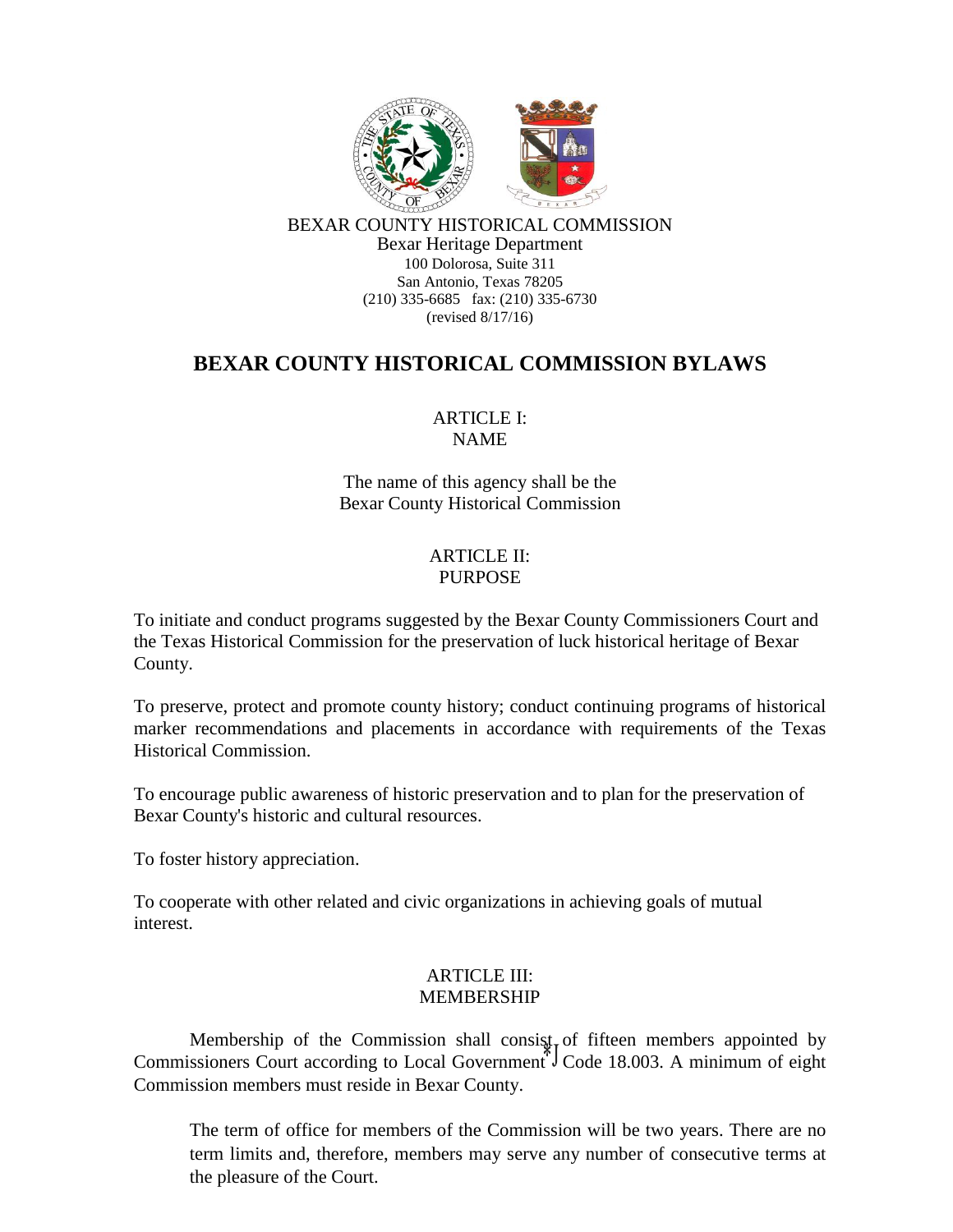Appointments to the Commission shall he during the month of January of oddnumbered years.

Members shall be active on at least one committee and shall contribute toward the fulfillment of the purposes outlined in Article II above. Prospective members of the Commissioners Court by the Chair, by individual members of the Commission, or by citizens of Bexar County.

Members shall not receive any salaries or other compensation for their services, but, by resolution of the commission, may be reimbursed for any actual expenses incurred in the performance of their duties for the Commissioners, as long as a majority of disinterested members approve the reimbursement.

The chair shall recommend to Commissioners Court the removal of any member who is absent from three consecutive meetings without an excuse in accordance with a resolution of Commissioners Court dated February 7, 1975. Additionally, with the counsel of the Executive Committee, the Chair shall recommend to Commissioners Court the removal of any member who fails to contribute to the business of the Commission.

At the Chair's discretion and with the advice and consent of the Executive Committee, associate members may be named to the Commission. Associate members will have responsibilities similar to those of "regular" members with the exception that they will serve as non-voting members of the Commission.

#### ARTICLE V: **MEETINGS**

There shall be a minimum of ten (10) regular meetings a year. Date, time and place shall be determined by the chair in consideration of the wishes of the Bexar County Historical Commission. The meetings shall be held at noon on the first Monday of the month, unless otherwise stipulated. When a holiday falls on the first Monday, the meeting shall be held on the second Monthly of the month. The chair may designate any place for regular or special meetings. If no designation is made, the place of meeting shall he at 101 W. Nueva, Paul Elizondo Tower, 10<sup>th</sup> floor, Commissioners Court Suites, San Antonio, TX. 78205.

A quorum shall be a simple majority of the members appointed by Commissioners Court.

Parliamentary procedure shall be according to Robert's Rule of Order, Newly Revised.

Every regular, special or called meeting of the Commission, or any committee thereof, shall be open to the public in accordance with the open meetings law, Texas Government Code Chapter 551.

### ARTICLE VI: **COMMITTEES**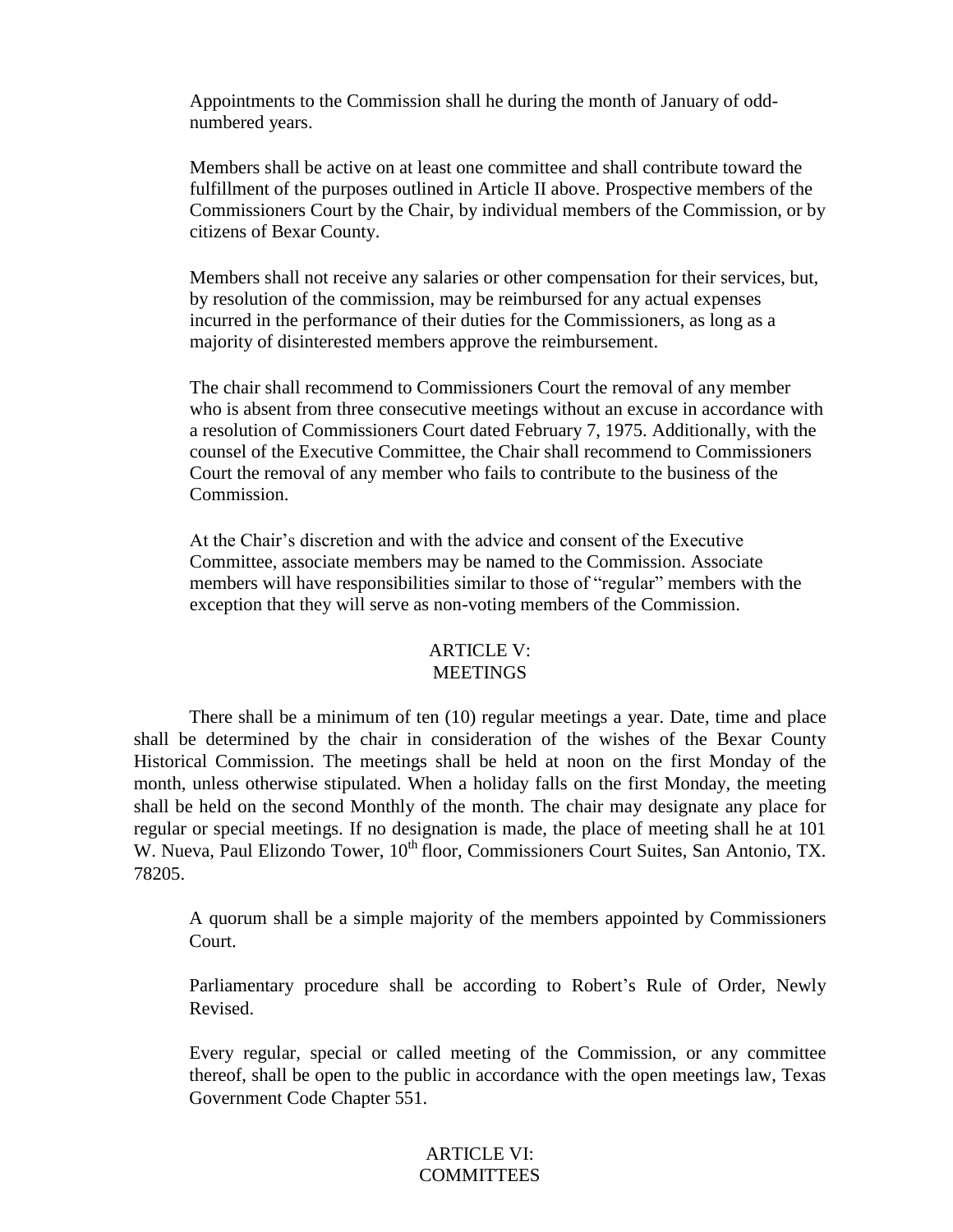The Executive Committee shall function as an advisory body to the chair.

The Executive Committee shall consist of the chair or each standing committee, the Commission chair, and the vice chair. The vice chair shall serve as presiding officer of the Executive Committee and will report to the general membership on the group's recommendations.

The following are the standing committees of the Commission. These committees shall be continuing.

- 1. Historical Markers: Study, survey and review subjects and sites for possible marking; prepare and submit to the Commission members appropriate applications, up-date marker lists, secure locations and obtain permission for erecting markers.
- 2. History Appreciation: Conduct Texas and County History Appreciation Week through appropriate activities, programs, or announcements; publicize Commission work; cooperate with history and related committees; encourage development of Junior Historian programs; sponsor historical tours, commemorations, observances.
- 3. Oral History: Record and preserve diverse experiences of current or former Bexar County residents from various backgrounds, particularly those experiences deemed rare or in decline: and promote and educate people about the field and value of oral history, especially those students and others who can participate in the process of preserving historical experiences as told by individuals who lived, experienced, or witnessed them.
- 4. Historic Sites & Structures: Take an active part in support of the preservation of historic structures and places in Bexar County, Texas, by recommending actions to be taken by the Bexar County Historical Commission such as talks, letters of the Commission's position and appearances at forums or other meetings regarding the preservation of historical structures and places in Bexar County.
- 5. Cemetery Committee: Dispense information on cemeteries in Bexar County regarding location, ownership, and condition of cemeteries within the County; assist the public with applications for the Historic Texas Cemetery designation.

#### ARTICLE VII: FINANCE

The fiscal year of the Commission shall correspond to that of Bexar County.

Expenditures shall relate directly to the business of the Commission. The Chair is empowered to expend sums of up to \$100.00, at his or her discretion on the business of the Commission. Amounts in excess of \$100.00 will require the advice of the executive committee and the consent of the Commission membership.